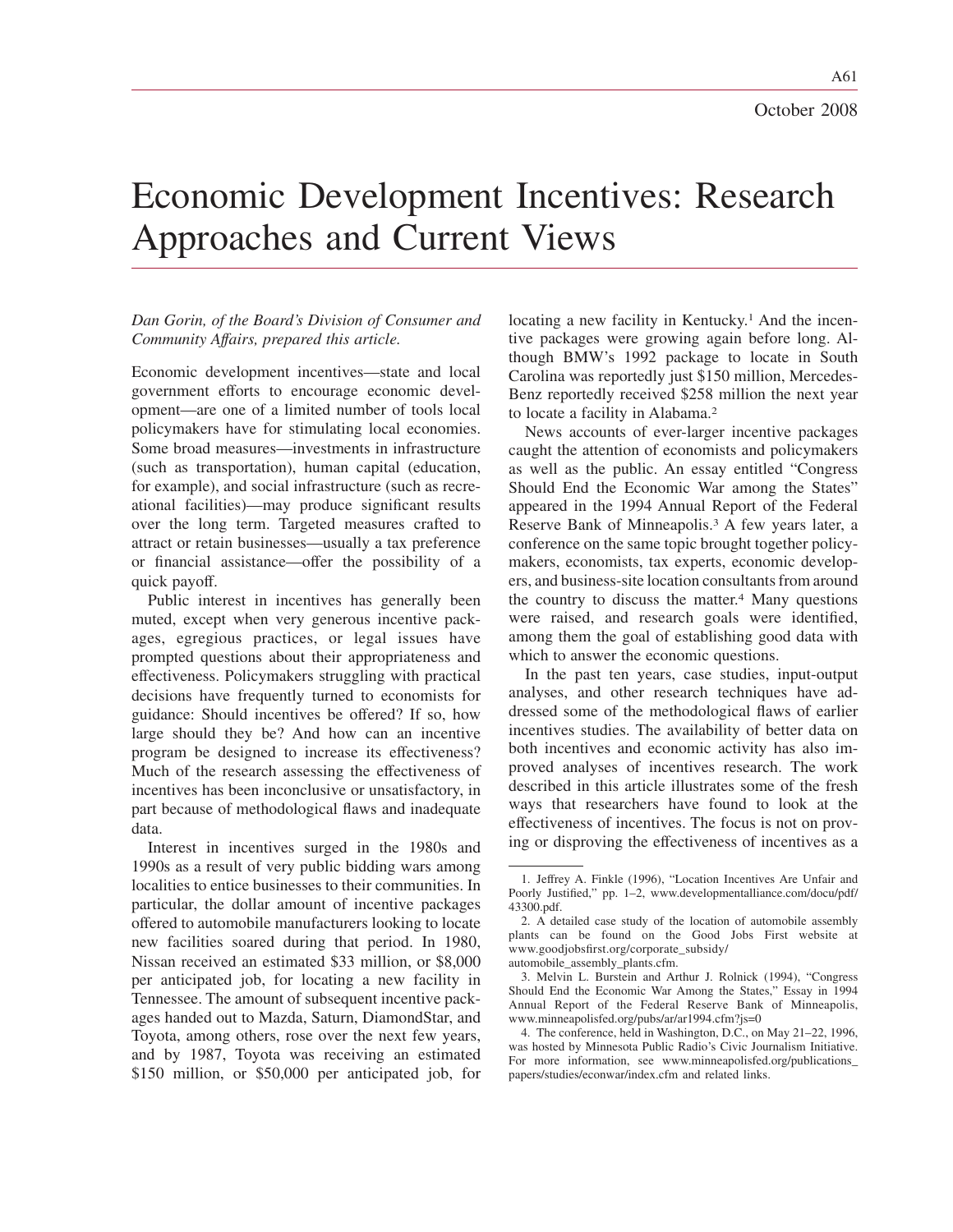means of spurring economic development. Rather, the intent is to demonstrate that new ways are being used to advance the discussion.

## *THE CONVENTIONAL WISDOM, TEN YEARS AGO*

In the 1990s, many academics and policymakers expressed skepticism that state and local economic development incentives could induce firms to add jobs or invest in a particular locality. At the time, researchers tended to conclude that incentives were marginally effective at best. Such conclusions appeared to corroborate the general notion that incentives in the form of state and local tax breaks are ineffective because state and local taxes typically constitute a small portion of a business's overall costs. Furthermore, critics argued, if the incentives increased the amount of income or profit subject to federal income tax, a considerable portion of the amount saved through state and local tax relief would likely be offset by higher federal taxes.

Much research during the 1980s and 1990s was based on flawed data or used independent variables that did not accurately represent the dollar amount of incentives. For example, several studies used the number of incentive programs on a state's books as a proxy for the state's total development effort. But often this number does not provide a complete picture. Many states have on their books incentive programs that are dormant, unfunded, or known to be ineffective. And some states treat their incentives as multiple programs, while others provide the same benefits within a single program.

Other early research on incentives used the budget of a state's lead development agency as a proxy for development efforts. However, that amount is rarely an accurate indicator of the amount spent directly on incentives. For example, development agency funds are typically used for other aspects of development, such as marketing and staff payroll. Development agency funds are also likely to be used for activities not directly related to business development, such as housing development or the promotion of tourism. Moreover, funding for incentives may not come from a development agency's budget. If the incentive takes the form of a tax preference, an appropriation may not be necessary. And if an appropriation is necessary, the funding for incentives may come from the budget of a different agency, such as education or transportation.

Economic development data concerning the state of Oklahoma, provided by the National Association of State Development Agencies (NASDA), illustrate the inadequacy of some data collection efforts.

According to NASDA, the state spent \$20.45 million on economic development in fiscal 1997. But this amount was simply the budget for the Oklahoma Department of Commerce, the state's lead development agency. The state's single largest incentive that year—worth just more than \$1 billion—was a set of sales tax exemptions available to all manufacturers for purchasing machinery, equipment, and goods used and consumed in manufacturing. An argument could be made that these sales tax exemptions were not truly incentives and, therefore, were appropriately *not* included in the NASDA total because they were nondiscretionary and fairly common among the states. But there are other reasons to view the single NASDA figure as inadequate. The most promoted incentive in Oklahoma in fiscal 1997—a wage subsidy offered under the state's Quality Jobs program—cost the state \$21.1 million that year. But again, that amount was not part of the Department of Commerce's budget. A second incentive, a local property tax abatement costing \$14.8 million in fiscal 1997, was a budget item at the state level, as the state reimbursed local governments providing the incentive; but this incentive was also not in the department's budget. A third incentive in fiscal 1997—\$13.2 million in tax credits for investment and job creation—was a standard tax preference, not an appropriated expenditure. Clearly, the use of a narrowly focused budget figure as a proxy for the state's financial commitment to its major incentives, while seemingly logical, is problematic, and it is unlikely to result in meaningful conclusions as to the benefits of the incentives.

## *THE SEARCH FOR A BETTER RESEARCH DESIGN*

The work of several researchers began to change the conventional wisdom that business incentives were marginally effective at best, as Fisher and Peters noted in 1997.5 By conducting and identifying studies that used more-detailed data and more-refined techniques, Newman and Sullivan compiled evidence of the effectiveness of incentives.6 Bartik's contribution to incentives research was twofold: his comprehensive literature review brought to light a substantial body of work—released up through the early 1990s-

<sup>5.</sup> Peter S. Fisher and Alan H. Peters (1997), "Tax and Spending Incentives and Enterprise Zones," *New England Economic Review* (March–April), pp. 109–130, www.bos.frb.org/economic/neer/ neer1997/neer297f.pdf.

<sup>6.</sup> Robert J. Newman and Dennis H. Sullivan (1988), "Econometric Analysis of Business Tax Impacts on Industrial Location: What Do We Know, and How Do We Know It?" *Journal of Urban Economics*, vol. 23 (2), pp. 215–234.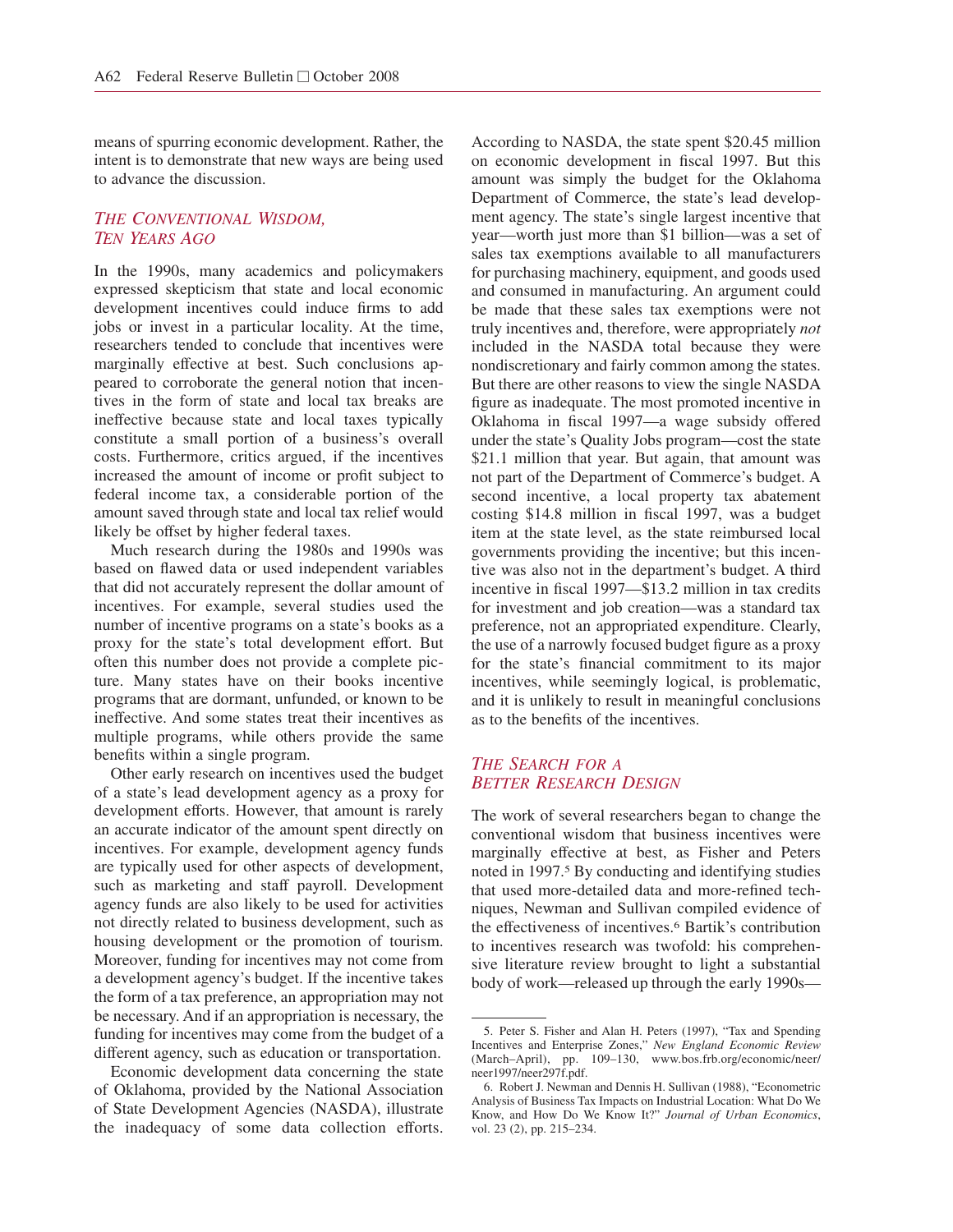that tracked the relationship between incentives and state and local development; furthermore, his systematic analysis of such variables as employment, home prices, and wages in metropolitan areas illustrated the effect on these variables of economic growth that may result from incentives and other development efforts.7

# *Defining Economic Development Incentives*

Although research on incentives improved through the 1990s, more clarity was needed to ensure that studies were based on complete data. At the root of the problem, as the Oklahoma example shows, was the lack of a comprehensive definition for "economic development incentives." Fisher and Peters clarified the problem by identifying five categories of incentives:8

- 1. one-time deals negotiated with individual firms,
- 2. grants and loans provided under programs that receive annual state appropriations,
- 3. programs establishing parameters and limits but allowing some degree of local government discretion,
- 4. incentives that function as entitlements, whereby a firm receives the benefit automatically provided its investment is in an eligible sector and the size of the investment or number of new jobs created exceeds some threshold, and
- 5. code features that apply to all firms, but benefit some more than others and are often advertised by economic development agencies as reasons to locate in a state.

To this list might be added changes to state statutes that have the effect of opening markets to firms in particular industries. Examples include statute changes to allow certain industries, such as corporate farming, to begin or expand operations in a state; changes to the apportionment formula for corporate income taxes (to be discussed later); and relaxation of state usury limits.<sup>9</sup>

Fisher and Peters noted that public interest in economic development incentives tends to focus on one-time deals (category 1).10 Much of the research on incentives, however, has focused on tax-related issues (categories 4 and 5), in part because identifying special provisions in state tax codes, and then calculating effective tax burdens, is generally easier than analyzing data for all the negotiated deals within a specific geographic region or for a particular type of program (assuming that all such data can even be amassed). Yet when a study considers only tax incentives offered by a state and ignores local or nontax incentives, any conclusions will likely be faulty, as research has shown that local and nontax incentives can easily account for more than half the value of an incentive package.

The following examples, based on actual state and local incentives, illustrate the need to consider the specifics of an incentive package. The first case involves property taxes, and the second, sales taxes.

- In one locality, a firm receives a property tax abatement on a building (category 3); in a second locality, a firm automatically qualifies for a similar abatement (category 4); and in a third locality, a firm receives reduced rent in a building owned by an industrial authority and not on the property tax rolls (category 1). The reported value of these commonly offered incentives may be the same, but researchers using different definitions or having incomplete information may reach very different conclusions about the effectiveness of these property tax incentives.
- One state has a sales tax provision that exempts, at all times, all purchases by manufacturers of new and used machinery and equipment; another state exempts purchases of only new machinery and equipment; a third state exempts purchases only when a facility is built; and a fourth state limits the exemption to certain geographic areas and to only those firms that apply for it. Once again, analyses that do not account for the differences among incentive programs across jurisdictions may reach different conclusions about the effectiveness of those programs.

# *IMPROVING INCENTIVES RESEARCH: REFINED APPROACHES, BETTER DATA SOURCES*

Researchers have taken a number of approaches to measuring the effectiveness of incentives. Economet-

<sup>7.</sup> Timothy Bartik (1991), "Who Benefits from State and Local Economic Development Policies?" Upjohn Institute.

<sup>8.</sup> Fisher and Peters, "Tax and Spending Incentives and Enterprise Zones."

<sup>9.</sup> Delaware and South Dakota, for example, relaxed their usury limits in an effort to induce large banks to locate their credit card operations within state borders—an effort that proved successful, as evidenced by the cluster of large banks with high credit card volumes located in Delaware and the South Dakota return address on many credit card statements. For more information, see Steve Young (2002), "Repealed Usury Law Helped Lure Industry," *Argus Leader*, March 24; and Diane Ellis (1998), "The Effect of Consumer Interest Rate Deregulation on Credit Card Volumes, Charge-Offs, and the Personal Bankruptcy Rate," FDIC Bank Trends Series 98–05 (Washington, D.C.: Federal Deposit Insurance Corporation, March), www.fdic.gov/ bank/analytical/bank/bt\_9805.html.

<sup>10.</sup> Fisher and Peters, "Tax and Spending Incentives and Enterprise Zones."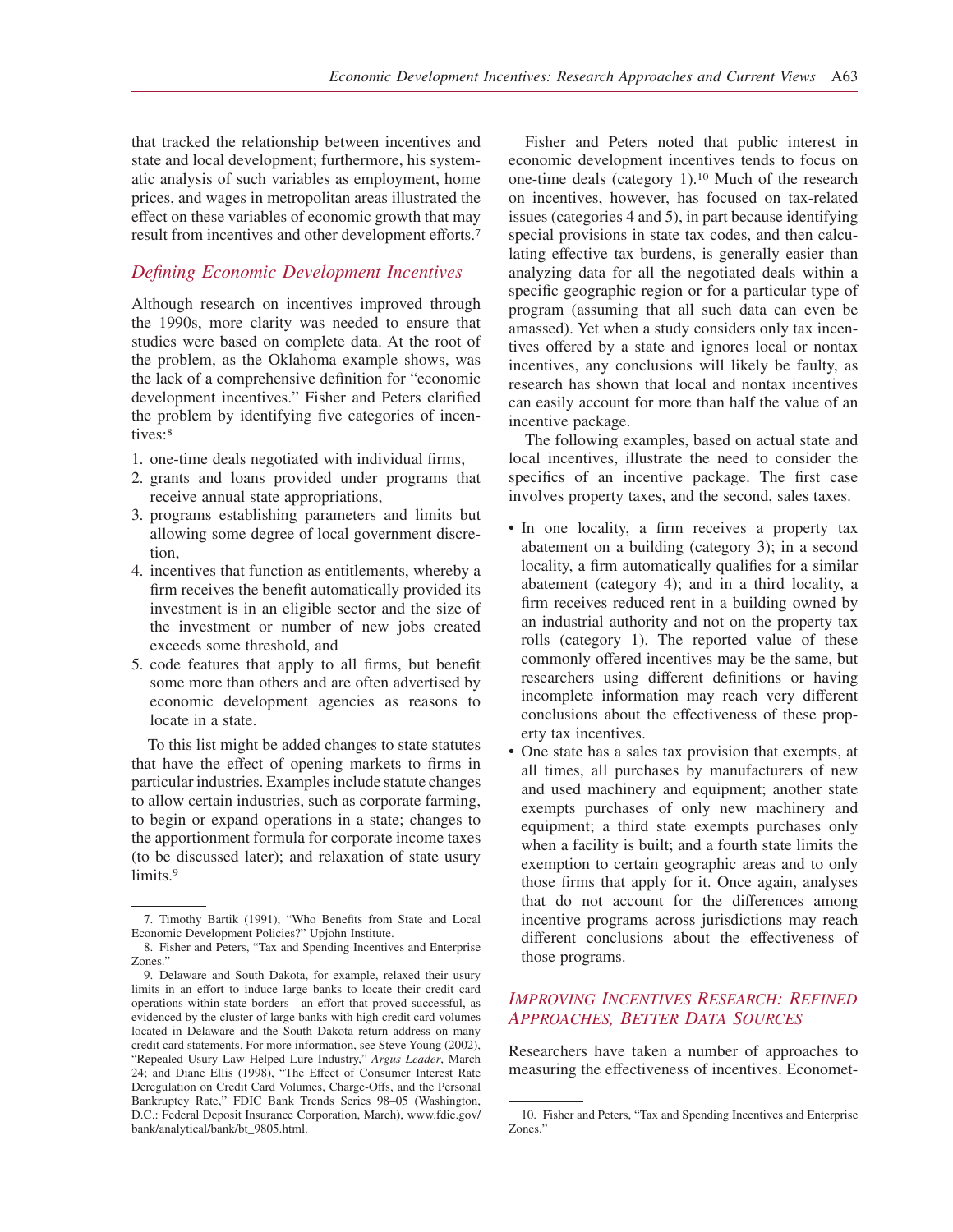ric modeling has been a common approach, albeit one with weaknesses. Misspecification of variables, for example, can be a serious problem. Consider the various property tax incentives in the first of our prior examples. A model looking at only tax-based incentives will not capture the third type of property tax incentive described, whereby the building is kept off the property tax rolls altogether. Similarly, a model that incorporates only state-level tax incentives may be incomplete if local incentives constitute a large portion of an incentive package (as might be the case in the first type of property tax incentive described earlier). However, when the incentives studied are carefully identified and the data used are known to accurately represent the total incentive package, econometric modeling can provide a reliable picture of the effectiveness of incentives. Models are often used in conjunction with other research approaches, such as case studies and input-output analyses. In addition, incentives studies using all of these approaches may tap national, state, or local data sets.

## *Case Studies: Varied Approaches to Analyzing Incentives*

Fisher and Peters created a hypothetical manufacturing firm, and then used a case-study approach to look at the effects of the incentives offered by enterprise zones in more than 20 states and 100 cities.<sup>11</sup> They considered the details of the many incentive programs they studied, specifically taking into account the type and dollar amount of the incentives. This specificity in defining the study's variables is notable. Fisher and Peters found that such incentives cut the firm's combined state and local taxes, on average and as a percentage of its new investment, by some 20 percent. Nevertheless, they believed the effect was too small to affect business-location decisions.

Using the actual example of General Motors, Bartik looked at several competing incentive packages and analyzed the benefit to the automaker (in terms of its estimated transportation, labor, and tax costs) of locating its Saturn plant in Spring Hill, Tennessee.<sup>12</sup> This actual case study is useful because it is limited to a specific firm and a finite number of locations. In another specific state case study, Loh considered the incentives offered by different communities within Ohio.13 Limiting her analysis to one state allowed Loh to examine multiple categories of incentives available to businesses. Bartik's case study gauged effectiveness by determining whether the presence of an incentive made a particular location a better choice for General Motors than competing locations. Looking at effectiveness from a different perspective, Loh measured effectiveness in terms of the effect (such as employment growth or increased tax receipts), if any, on local economies. For a variation on Loh's approach, see the box "The Texas Local Economic Development Sales Taxes," which describes a case study focusing on a homogeneous region.

# *Input-Output Analyses: Examining Linkages*

Some recent studies employed input-output analyses to examine how an incentive offered to a single large firm can ripple through an economy, in turn affecting such economic indicators as regional income and employment. Alwang, Peterson, and Mills reported on one such study, by the Virginia Economic Development Partnership, and then conducted further analysis.14 The initial study was conducted in compliance with a Virginia requirement that a return-oninvestment analysis be undertaken whenever state funds are to be used in an incentive package offered to a single firm. Alwang, Peterson, and Mills explain that they used Implan computer software to "examine the linkages between the firm in question and its suppliers, and expenditure patterns of people who earn incomes from the firm."15 Their further analysis is significant because they were able to identify both the losers (such as firms that compete with the business being recruited) and winners (such as suppliers to the newly relocating firm and purchasers of its output) resulting from the awarding of an incentive.

Dauffenbach and Warner also used Implan software, in their case to develop a framework from which to study two of Oklahoma's largest state-level development incentives: wage subsidies provided under the "Quality Jobs" program and an exemption from the ad valorem tax.16 They quantified the fiscal

<sup>11.</sup> Fisher and Peters, "Tax and Spending Incentives and Enterprise Zones." Enterprise zones are areas specially designated for development for various reasons. Businesses locating in enterprise zones are typically exempt from certain taxes and receive other economic assistance.

<sup>12.</sup> Timothy Bartik (1991), "Who Benefits from State and Local Economic Development Policies?"

<sup>13.</sup> Eng Seng Loh (1993), "The Effects of Jobs-Targeted Development Incentive Programs," *Growth and Change*, vol. 24 (Summer), pp. 365–83.

<sup>14.</sup> Jeffrey Alwang, Everett B. Peterson, and Bradford Mills (2001), "Assessing the Impacts of Incentives to Attract New Businesses: A Case Study of the Scrap Recycling Industry" (October 23). Preliminary report available at dls.state.va.us/pubs/hjr157.pdf.

<sup>15.</sup> Alwang, Peterson, and Mills, "Assessing the Impacts of Incentives to Attract New Businesses" p. 36.

<sup>16.</sup> Robert C. Dauffenbach and Larkin Warner (2004), "Oklahoma's Ad Valorem Tax Exemptions and the Quality Jobs Act: Analysis of Economic Impacts and Tests for Differential Growth," in Robert Dauffenbach, Alexander Holmes, Ronald L. Moomaw, Kent W. Olson,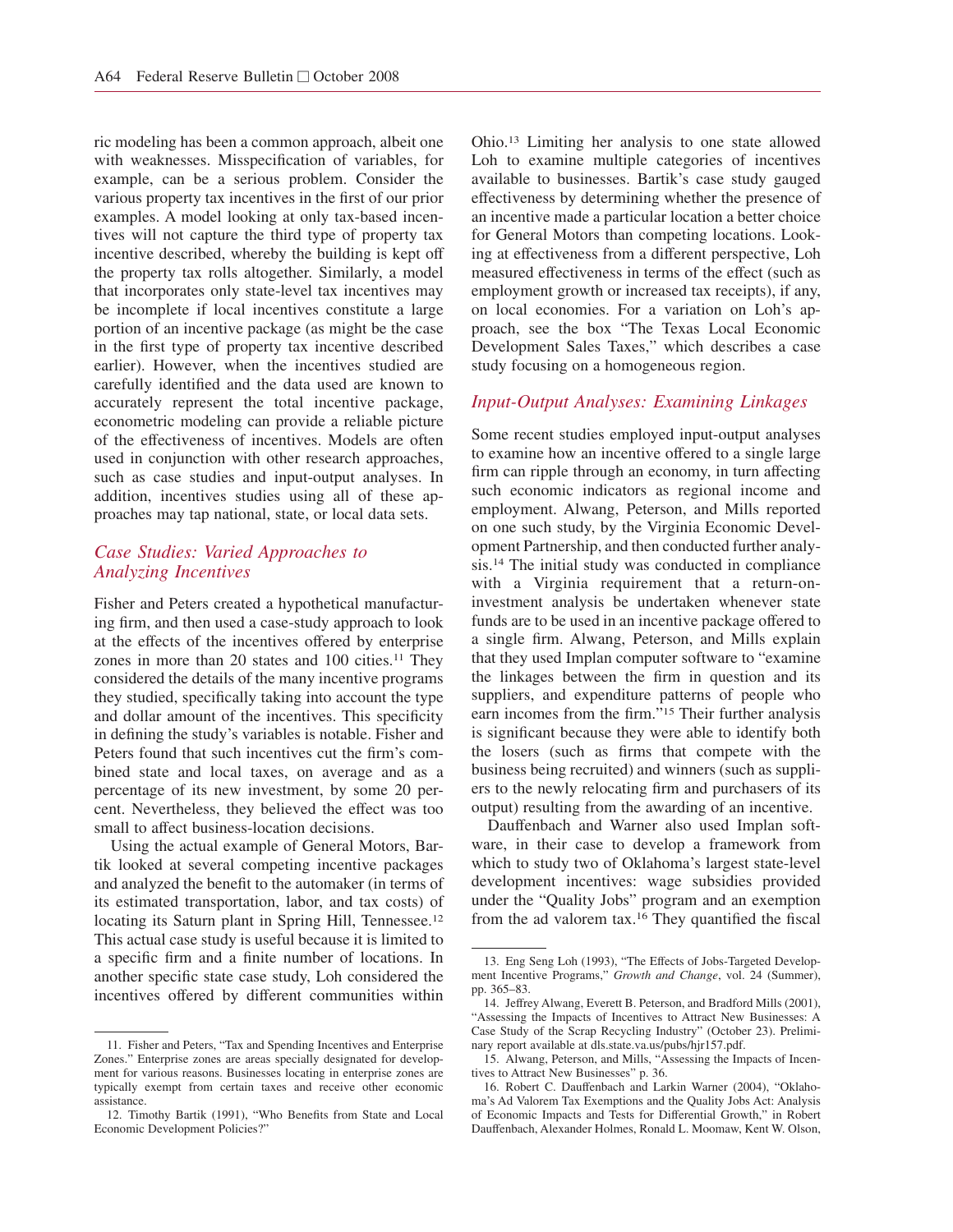benefits and costs of the two incentives and used the results to determine the incentives' effectiveness. For the Quality Jobs program, they calculated a benefitcost ratio of 6.60; in other words, each direct dollar of incentive spending was associated with \$6.60 of increased tax revenue. They then examined statelevel employment data and found that industries that received large shares of Quality Jobs payments grew much faster than the national average for those industries.17 Using the same approach to look at the ad valorem tax exemption, Dauffenbach and Warner concluded that it is a drag on the state budget and "fares poorly."

In the Oklahoma example, input-output analysis allowed Dauffenbach and Warner to estimate the state's rate of return on its investment in the two development incentive programs. The data generated by such an analysis can also be used to address the "but-for" question: but for the presence of the wage subsidies provided under the Quality Jobs program and by the tax exemption, would the employment gains have occurred? In other words, were these incentives a factor in the decision to invest in Oklahoma? Although it is a fundamental question in incentives policy, researchers have had a very difficult time answering the but-for question. No one has yet been able to create a research design that randomly assigns control and treatment groups. Still, Dauffenbach and Warner were able to quantify the economic and fiscal effects of growth *likely* induced by an incentive. Making the connection between incentives and growth, though, is still an educated conjecture.

# *Data-Driven Analyses: Examining Recently Available Data Sets*

Many studies glean information from a local, state, or national data set. These data sets are a relatively new resource; many were unavailable to researchers until the mid-1990s. The included Texas case study lists local data from cities that did and did not adopt special taxes in order to analyze the effectiveness of the state's economic development sales taxes. In another study not explicitly considering incentives rather it served as an examination of the effects on

county employment—Edmiston used data on investments announced by firms adding at least 300 jobs at new or existing facilities in Georgia.18 He corroborated the announcement data using state administrative records. Edmiston found that existing business expansions had a greater net effect on county employment than did the creation of new locations. This finding suggests that recruited businesses can crowd out local investment, resulting in smaller (though still positive) benefits for job growth.

Lee used a confidential national data set, the Longitudinal Research Database (LRD) compiled by the Census Bureau, which includes information from the quinquennial Census of Manufacturing.19 This database allowed Lee to look at the effects of the initial locations and relocations of plants owned by manufacturing firms having multiple plants throughout the United States. Lee concluded that, for the years 1972 through 1992, plants located in states that implemented new incentive programs tended to increase total employment, capital, and output only slightly more than plants in other states.

Greenstone and Moretti drew on another national database in order to look at the siting of new, "million-dollar facilities" throughout the United States.20 Using information from *Site Selection* magazine on "winning" and "runner-up" counties, in combination with other data, they were able to measure the consequences of a county winning such a facility. According to Greenstone and Moretti, winning counties had greater increases than corresponding runner-up counties in property values, wages, and local government revenues and expenditures in the years following a location. They noted that the possibility of winning a plant location invariably prompted competitions between jurisdictions as they tried to develop more-attractive tax packages for businesses.

# *New Tools and Resources: Providing Better and More-Comprehensive Analysis*

The 1996 "War Among the States" conference called on state governments and other agencies to develop better information on the costs and benefits of eco-

and Larkin Warner, *State Policy and Economic Development in Oklahoma: 2004* (Oklahoma City: Oklahoma 21st Century, Inc.), pp.13–27, www.okstatechamber.com/file\_upload/OK21st2004.pdf.

<sup>17.</sup> Dauffenbach and Warner's results are consistent with earlier survey work by Gorin suggesting that about half of all jobs in the Oklahoma program were induced by the presence of the incentive. See Dan Gorin (2000), "State Economic Growth Incentives and the Oklahoma Quality Jobs Program," *Oklahoma Policy Studies Review*, vol. 1, (Spring–Summer), pp. 7–12, www.libarts.ucok.edu/opsa/OPSR/ Journal%20Vol1-Number1/page7-12.pdf.

<sup>18.</sup> Kelly Edmiston (2004), "The Net Effects of Large Plant Locations and Expansions on County Employment," *Journal of Regional Science*, vol. 44 (2), pp. 289–319.

<sup>19.</sup> Yoonsoo Lee (2004), "Geographic Redistribution of U.S. Manufacturing and the Role of State Development Policy," Working Paper 04–15 (Cleveland: Federal Reserve Bank of Cleveland, December), www.clevelandfed.org/Research/Workpaper/2004/WP04-15.pdf.

<sup>20.</sup> Michael Greenstone and Enrico Moretti (2004), "Bidding for Industrial Plants: Does Winning a 'Million Dollar Plant' Increase Welfare?" MIT Working Paper Series 04–39, (Cambridge, Mass.: Massachusetts Institute of Technology, November).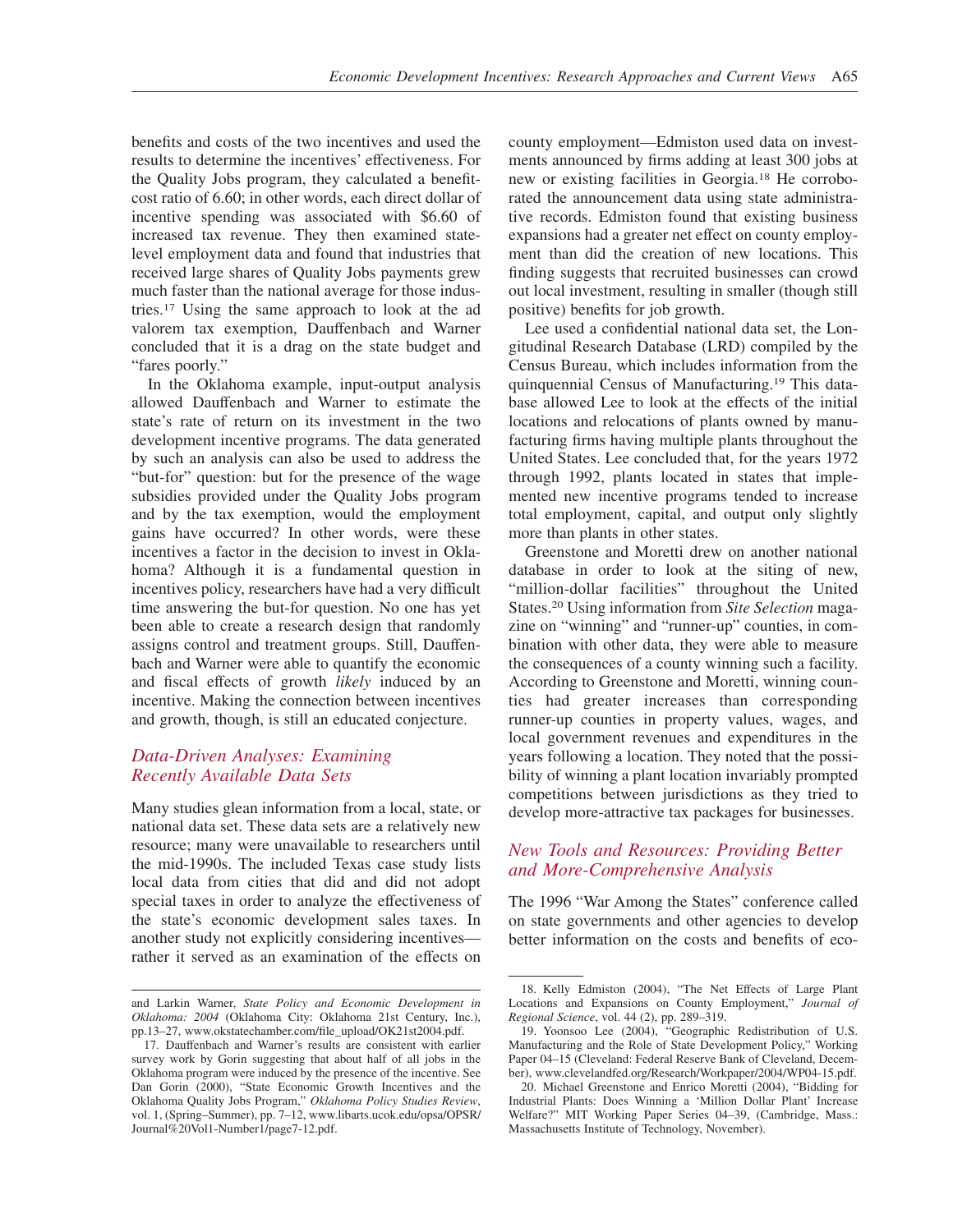## **The Texas Local Economic Development Sales Taxes**

In 1989, the Texas legislature amended existing state law to allow cities meeting certain criteria to adopt a dedicated sales tax to fund industrial development projects.<sup>1</sup> Follow-up legislation in 1991 allowed cities to adopt a sales tax dedicated to quality-of-life improvements. These two programs—known by their code designations as the section 4A tax and the section 4B tax—are commonly referred to as the Texas economic development sales taxes. Cities in counties whose population is less than 500,000, and smaller cities in the six largest Texas counties (Bexar, Dallas, El Paso, Harris, Tarrant, and Travis), are eligible to levy the taxes.

The taxes may be imposed only if the citizens of a city approve their use in a regular election; the taxes stay in effect either for the period specified on the ballot or, if no end date is specified, until they are repealed. Each of the two taxes may be authorized in increments of one-eighth of 1 percent, up to a maximum of  $\frac{1}{2}$  percent. A city may have the two taxes in force simultaneously. However, the combined rate of all local sales and use taxes, including these special taxes, may not, under Texas law, exceed 2 percent. The uses for the two taxes, as defined in the state laws creating them, are as follows:

- *Section 4A*. To acquire or pay for land, buildings, equipment, facilities, expenditures, targeted infrastructure and improvements for purposes related to manufacturing and industrial development.
- *Section 4B*. To undertake projects for quality-of-life improvements that will attract and retain primary employers. Money may be spent on land, buildings, equipment, and facilities expenditures and improvements for tourism, entertainment, recreation, athletic facilities, and parks; affordable housing; and municipal infrastructure.

Funds raised through a 4A tax are perhaps the clearest example anywhere of a dedicated pool of funds that policymakers may use at their discretion to offer incentives. Conversely, expenditures of funds raised through 4B taxes are more representative of the type of public expenditures for economic development desired by researchers and policymakers who downplay the effectiveness of direct business incentives. As of October 2007, of the more than 1,000 cities in Texas, the 4A tax was in place in 222, and the 4B tax was in place in 439. Because of the relatively high rate of participation in the programs, Texas may be an ideal case study for analyzing the effects of direct (4A) and indirect (4B) economic development incentives.

Cities adopting one or both of the taxes are required to establish a community corporation to administer the funds raised. The practical difference between the 4A and 4B taxes can be seen in the primary objectives of the community corporations as well as in the distribution of their spending (tables 1 and 2). According to the most recent state report on these incentives (covering fiscal 2005), job creation and job retention were the primary objectives in nearly four out of five cities that had enacted a 4A tax, compared with about half of the cities that had enacted a 4B tax. Sports, recreation, and tourism development were much more likely to be the focus of 4B cities. In fiscal 2005, about 24 percent of 4A tax revenues were spent on direct business incentives (such as buildings and equipment for businesses), compared with only 7 percent of 4B tax revenues. In addition, almost 60 percent of 4Arevenues were

1. Objectives of economic development reported by adopting cities, by tax adopted, fiscal 2005 Percent

| Objective                                                                                                                   | Tax adopted            |                          |  |
|-----------------------------------------------------------------------------------------------------------------------------|------------------------|--------------------------|--|
|                                                                                                                             | 4A                     | 4B                       |  |
| Job creation and job retention $\dots$ .<br>Infrastructure projects<br>Sports facilities and recreation<br>Tourism<br>Other | 167<br>101<br>14<br>15 | 212<br>254<br>137<br>125 |  |
| Number of cities $\dots\dots\dots\dots\dots$                                                                                | 211                    | 413                      |  |

NOTE: Respondents were asked to indicate their primary objective for economic development but were allowed to identify more than one primary objective.

nomic development incentives and to disclose more information about incentives. Ten years ago, fewer than half of states regularly published detailed reports on their tax expenditures; but by 2006, according to the Center on Budget and Policy Priorities, two-thirds of states were regularly preparing such reports, with most of them made available online.

State tax expenditure reports generally contain information about budget outlays; some also contain data specifically on incentives. The 2005–07 Oregon tax expenditure report, for example, discusses the state's Strategic Investment Program. Under this major incentive program, in place since 1993, firms may qualify for a 15-year exemption from property

<sup>1.</sup> For information about the Texas Economic Development Sales taxes, see www.window.state.tx.us/taxinfo/taxpubs/tx96\_302.html. Section 4A and 4B program participation, by community, can be found at the Texas Comptroller of Public Accounts website, at www.window.state.tx.us/ taxinfo/addit.html. City and county sales tax data used in this analysis came from a Freedom of Information request to that office. New and expanding investment records were provided by the state's Business and Industry Data Center through the Texas Office of the Governor, Department of Economic Development and Tourism www.governor.state.tx.us/ecodev.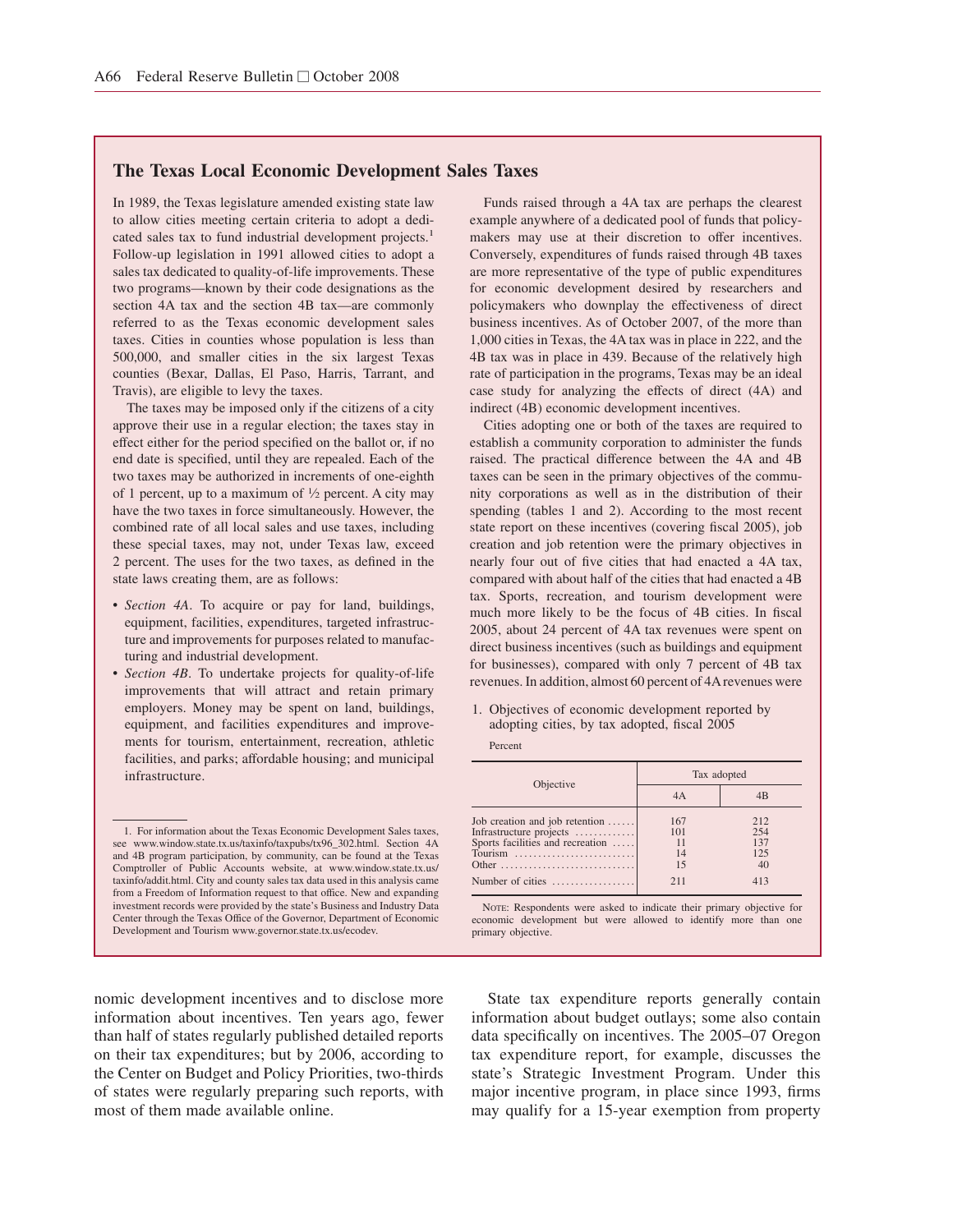| Type of expense                    | All corporations<br>$(588 \text{ cities})$ |         | Section 4A corporations<br>$(208 \text{ cities})$ |                          | Section 4B corporations<br>$(380 \text{ cities})$ |         |
|------------------------------------|--------------------------------------------|---------|---------------------------------------------------|--------------------------|---------------------------------------------------|---------|
|                                    | <b>Dollars</b>                             | Percent | <b>Dollars</b>                                    | Percent                  | <b>Dollars</b>                                    | Percent |
| Direct business incentives $\dots$ | 80,397,570                                 | 14.6    | 59,118,504                                        | 24.4                     | 21,279,066                                        | 6.9     |
| Marketing and promotion            | 10.054.118                                 | 1.8     | 6.107.685                                         | 2.5                      | 3.946.433                                         | 1.3     |
| Debt service                       | 112,558,737                                | 20.4    | 38,292,808                                        | 15.8                     | 74.265.929                                        | 24.1    |
| Capital costs                      | 221,698,352                                | 40.2    | 97,206,877                                        | 40.1                     | 124,491,475                                       | 40.4    |
| Personnel                          | 25,879,928                                 | 4.7     | 12,725,439                                        | 5.2                      | 13,154,489                                        | 4.3     |
| Administration                     | 25,727,296                                 | 4.7     | 13.788.975                                        | 5.7                      | 11.938.321                                        | 3.9     |
| Affordable housing                 | 2.429,992                                  | .4      | 3.260                                             |                          | 2.426.732                                         | .8      |
| Payments to taxing units           | 31.264,632                                 | 5.7     | 4,520,531                                         | 1.9                      | 26,744,101                                        | 8.7     |
| Job training                       | 1,771,460                                  | .3      | 393,192                                           | $\overline{\phantom{a}}$ | 1.378.268                                         | .4      |
| Other                              | 39,106,266                                 | 7.1     | 10.384.887                                        | 4.3                      | 28,721,379                                        | 9.3     |
|                                    | 550,888,351                                | 100.0   | 242,542,158                                       | 100.0                    | 308,346,193                                       | 100.0   |

2. Distribution of expenditures of 4A and 4B funds by community development corporations, by type of expense and type of corporation, fiscal year 2005

NOTE: Components may not sum to totals because of rounding.

spent on marketing and promotion, debt service, and capital costs. Much of the spending on debt service and capital costs is likely being used on land, the single most prevalent capital asset reported by all 4A and 4B cities.

Ultimately, analyzing program data (data on the presence, duration, and size of the taxes) in combination with general economic data (data on announced business investments and growth in the tax base) provides information on the effects of the taxes. A starting point for such an analysis would be to compare the growth of gross business sales in adopting and non-adopting cities. The data show that the average annual rate of growth of gross sales was higher in cities that had 4A taxes in at least half the years from 1992 to 2004 than in those that did not (table 3). The same relationship held for 4B cities and non-4B cities and for cities having both taxes and those having neither; in all three data sets, the differences were statistically significant.

Another way of looking at program performance is to compare the number of announced investments by new and expanding businesses in cities that had and had not adopted the section 4A tax. Table 4 shows that by 2003 some 20 percent of eligible Texas cities had adopted the 4A tax.<sup>2</sup> Those 4A cities accounted for more than 40 percent of the announcements by new businesses—the firms most likely to be affected by the presence of a develop-

2. Developing an incentive takes some time. For this reason, cities in this analysis were accorded 4A status in the third year after they voted to enact the tax.

taxes for new investments having an assessed value of more than \$100 million. This exemption has been used by six large semiconductor-fabrication establishments. The tradeoff for the state for the fiscal year 2005–07 biennium was \$159 million in lost property tax revenue versus a gain of \$5.2 billion in continuing investment, some \$16 million in additional property tax on related non-exempt investment, \$24 million in ment incentive. Among 4A cities, the prevalence of newfirm announcements was most pronounced in the cities that had populations between 5,000 and 30,000. Specifically, the 86 4A cities with between 5,000 and 30,000 residents accounted for 39.8 percent of all cities of this size and 54.2 percent of new-firm announcements. Among the cities with more than 30,000 residents, the 4A cities' shares were 30.5 percent of the total number of cities and 34.7 percent of new-firm announcements.

#### 3. Average annual growth of gross sales in cities with and without 4A and 4B taxes, 1992 to 2004

| City status                                                                         | Average<br>annual<br>growth<br>(percent) | T value for<br>difference<br>of means | Number     |
|-------------------------------------------------------------------------------------|------------------------------------------|---------------------------------------|------------|
| 4A cities<br>With tax during period<br>Without tax during period                    | 6.51<br>5.18                             | 2.11<br>$\cdots$                      | 167<br>789 |
| 4B cities<br>With tax during period $\ldots$<br>Without tax during period           | 6.87<br>4.74                             | 4.01<br>$\cdots$                      | 255<br>625 |
| 4A and 4B cities<br>With both taxes during period<br>With neither tax during period | 8.80<br>4.58                             | 2.88<br>$\cdots$                      | 48<br>503  |
| All Texas cities                                                                    | 5.48                                     |                                       | 1,012      |

NOTE: For cities without the tax(es), includes cities that did not have the tax during the entire period 1992–2004. For cities with the tax(es), includes only those cities that had the tax(es) for at least six years during the period 1992–2004. Excludes cities having either no population or no reported business sales in either 1992 or 2004.

community service fees paid in lieu of property taxes, and unknown additional jobs, payroll, and spin-off effects. These figures provide policymakers with hard data in evaluating the incentive's efficacy.

Other groups are also making information on incentives more widely available:

• The Council for Community and Economic Re-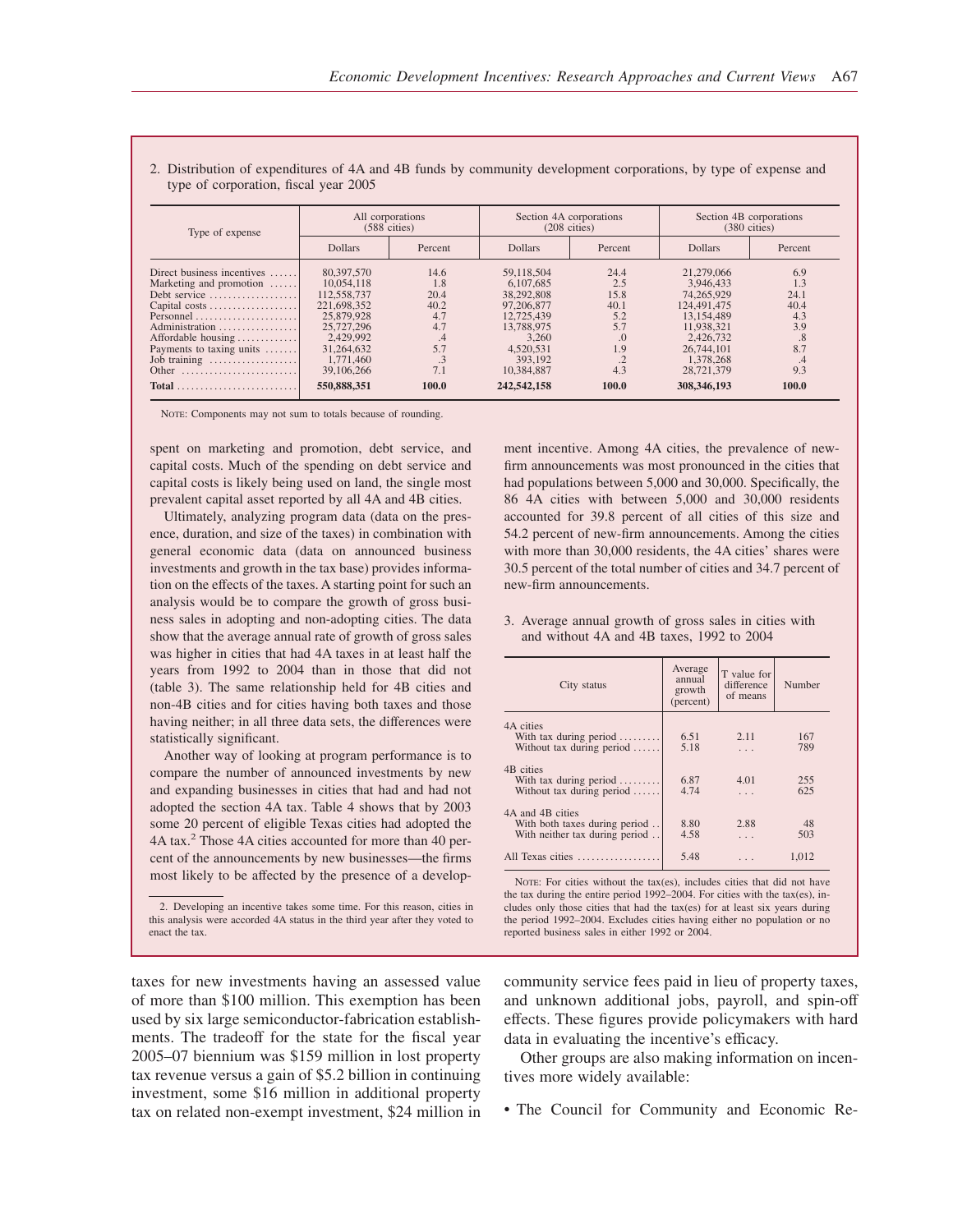| City population and status | Eligible cities |                  | Announcements of new investment |         | Announcements of expansions |         |
|----------------------------|-----------------|------------------|---------------------------------|---------|-----------------------------|---------|
|                            | Number          | Percent of total | Number                          | Percent | Number                      | Percent |
| Under $1.000$              |                 |                  |                                 |         |                             |         |
|                            | 27              | 5.7              | $\frac{2}{3}$                   | 40.0    | 6                           | 54.5    |
| Without tax                | 445             | 94.3             |                                 | 60.0    | 5                           | 45.5    |
|                            | 472             | 100.0            | 5                               | 100.0   | 11                          | 100.0   |
| 1,000 to 4,999             |                 |                  |                                 |         |                             |         |
| With tax                   | 107             | 24.5             | 11                              | 29.7    | 14                          | 40.0    |
| Without tax                | 330             | 75.5             | 26                              | 70.3    | 21                          | 60.0    |
|                            | 437             | 100.0            | 37                              | 100.0   | 35                          | 100.0   |
| 5,000 to 14,999            |                 |                  |                                 |         |                             |         |
|                            | 65              | 40.9             | 57                              | 60.0    | 40                          | 48.8    |
| Without tax                | 94              | 59.1             | 38                              | 40.0    | 42                          | 51.2    |
| Total                      | 159             | 100.0            | 95                              | 100.0   | 82                          | 100.0   |
| 15,000 to 29,999           |                 |                  |                                 |         |                             |         |
|                            | 21              | 36.8             | 47                              | 48.5    | 41                          | 34.7    |
| Without tax                | 36              | 63.2             | 50                              | 51.5    | 77                          | 65.3    |
|                            | 57              | 100.0            | 97                              | 100.0   | 118                         | 100.0   |
| 30,000 and above           |                 |                  |                                 |         |                             |         |
| With tax                   | 18              | 30.5             | 126                             | 34.7    | 116                         | 29.8    |
|                            | 41              | 69.5             | 237                             | 65.3    | 273                         | 70.2    |
| Total                      | 59              | 100.0            | 363                             | 100.0   | 389                         | 100.0   |
|                            |                 |                  |                                 |         |                             |         |
| All eligible cities        |                 |                  |                                 |         |                             |         |
| With tax                   | 238             | 20.1             | 243                             | 40.7    | 217                         | 34.2    |
| Without tax                | 946             | 79.9             | 354                             | 59.3    | 418                         | 65.8    |
| Percent in 4A cities       | 1.184           | 100.0            | 597                             | 100.0   | 635                         | 100.0   |

#### 4. Distribution of announcements of large business investments in cities eligible to adopt the 4A tax, 1989 to 2003

NOTE: For this table, cities were considered to have a 4A tax three years after enacting the tax. Large investments are investments worth more than \$100,000 or adding more than 100 jobs.

The analysis of the effects of the Texas economic development sales taxes is extremely preliminary, and many questions remain unanswered. For example, what other factors (such as the presence of other incentives) could influence the finding that incentives made possible by the special sales taxes are increasing business investment? Furthermore, growth of gross sales and announcements of business investment are not the only ways to

measure results. What other data, such as data on employment growth or property tax revenues, could be used as proxies for the effects of the taxes? And finally, if further studies confirm that the Texas economic development sales taxes are effective tools for stimulating local economies, can the relative effect of 4A and 4B spending in each major category—marketing and promotion, direct business incentives, or capital costs—be determined?

search (C2ER, formerly ACCRA) maintains a directory of state incentives that contains more than 1,500 records on distinct programs, many with contact information. Although this data set does not currently contain measures of the effects of incentive programs, the descriptions, some including citations of enabling legislation, are quite detailed. Policymakers can use the directory to compare incentive programs across states.

- The Census Bureau's Local Employment Dynamics database contains longitudinal data, by industry, on the formation, growth, and decline of establishments, as well as employee hirings and separations.
- The Census Bureau's American Community Survey (a new nationwide survey that will be an element of future censuses) will allow researchers to look at areas as small in size as a census tract and thereby

improve researchers' ability to examine the effects of site-specific incentives.

- An increasing number of jurisdictions make available to the public tax data on real estate parcels. These databases provide such information as the market value of land and equipment—information that helps researchers examine business activity related to incentives.
- Good Jobs First (GJF), a national policy resource center promoting corporate and government accountability in economic development, has been instrumental in making incentive programs more transparent to the public. Spurred at least by lobbying by GJF state affiliates, a dozen states now disclose information about incentives provided to specific companies. The GJF website tracks legislation relating to disclosure laws and offers model text for state and local governments. GJF also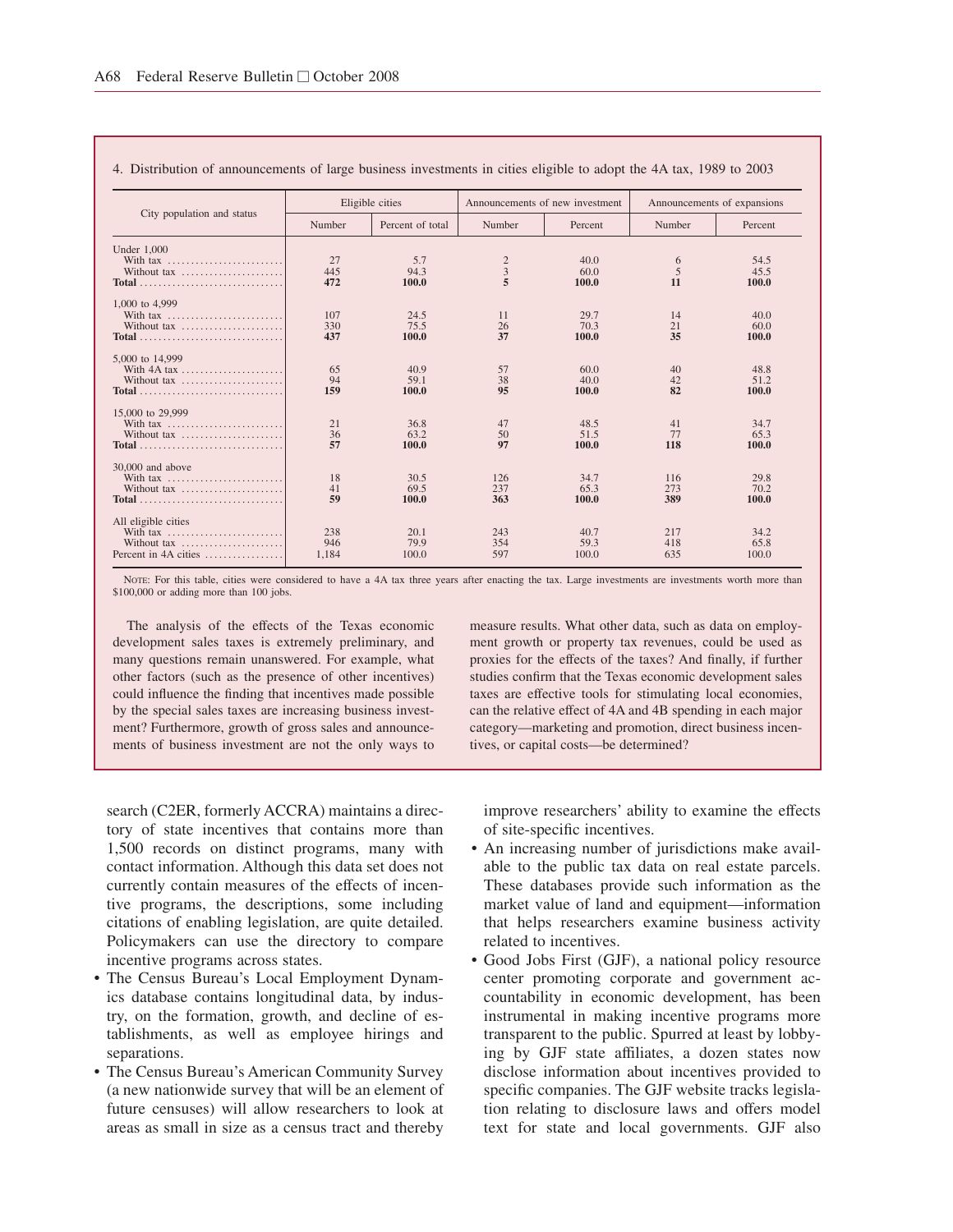publishes reports on accountable development, that is, development programs that are transparent and include standards for evaluating the effectiveness of incentives.

## *Current Thinking on Incentives*

The use of refined approaches and better data sets has improved researchers' ability to evaluate the effectiveness of specific incentive programs. But fundamental concerns remain, and some researchers have begun to write off economic development incentives as ineffective or inefficient for a host of reasons. Several arguments underlie their conclusions:

- The magnitude of any economic development incentive is generally too small to have a more-thanmarginal influence on the behavior of the typical new, relocating, or expanding firm. As a result, public resources flow to firms that do not produce any economic benefits for the area.
- Incentives are distortionary, that is, they misallocate private resources by leading firms to move to or expand in suboptimal places.
- Incentives crowd out government spending on public goods.
- The provision of incentives is a zero-sum game: gains in any one location will be offset by losses in other locations.

These arguments are not without their shortcomings, as the following discussion demonstrates.

## *"Incentives Are Too Small to Matter"*

Fisher and Peters put forward the "too small to matter" argument in their 2004 paper "The Failures of Economic Development Incentives."21 In their analysis, they began by assuming that (1) an incentive that reduces a firm's state and local taxes will have a statistically significant effect on that firm's economic activity and (2) this effect is represented by an elasticity of –0.3 (the "consensus" elasticity put forward by Bartik), meaning that a 10 percent tax cut for businesses will produce a 3 percent increase in investment or jobs by firms eligible for the tax cut. Applying this elasticity ratio to their research, Fisher and Peters concluded that the incentives they analyzed were responsible for only about one in ten new jobs added in the enterprise zones: "Thus the best case is that incentives work about 10 percent of the time, and are simply a waste of money the other 90 percent." <sup>22</sup> They calculated that each incentive-induced job in an enterprise zone had a cost of some \$42,000 over 20 years, and argued that even though the incentives did create jobs, the cost threw doubt on the incentives' effectiveness. Of course, this conclusion is based on a "consensus" elasticity of –0.3. If the actual elasticity were twice as large  $(-0.6)$ , the success rate would be doubled, meaning that the incentives would generate 20 percent of the new jobs in the enterprise zones and could be revenue enhancing (under the reasonable assumption that the incentive-induced jobs generate \$21,000 in tax revenue over 20 years, or slightly more than \$1,000 a year).

Is it possible to design an incentive that is twice as successful as the across-the-board enterprise-zone tax cuts Fisher and Peters analyzed? Proponents argue that incentives can be made more effective by targeting them to the needs of a particular region or set of firms rather than applying them broadly to a large region or a wide range of businesses. One aspect of targeting is designing an incentive in such a way as to exclude from the program those firms that would invest in the region even if they did not receive the incentive. If a large enough number of such firms can be excluded, the effectiveness of that incentive can be improved. A second aspect of targeting is specifying qualification requirements so as to reduce the possibility of extending the incentive to firms that are not likely to change their behavior even if they do receive it. Dauffenbach and Warner and Gorin studied an incentive program with such a qualification requirement: recipients of the wage subsidy provided under Oklahoma's Quality Jobs program were required to create at least 100 new jobs, making the incentive more restrictive than other incentive programs in the state.23 Both sets of researchers concluded that the targeted program was as much as 50 percent effective, that is, for every ten jobs created, five were induced by the subsidy. While the conclusions were not the statistically significant result of rigorously designed studies, the findings do merit consideration—and further study.

Although targeted incentives—such as those provided under Oklahoma's Quality Jobs program—may be more effective, targeting does raise the "but-for" question, as well as questions about fairness. To be efficient as well as effective, incentives must be

<sup>21.</sup> Peter Fisher and Alan Peters (2004), "The Failures of Economic Development Incentives," *Journal of the American Planning Association*, vol. 70, pp. 27–38 (Winter), http://local.law.umn.edu/uploads/ images/2222/PetersFisherFailureofEconomicIncentives.pdf.

<sup>22.</sup> Fisher and Peters, "The Failures of Economic Development Incentives," p. 32.

<sup>23.</sup> Dauffenbach and Warner (2004), "Oklahoma's Ad Valorem Tax Exemptions and the Quality Jobs Act"; and Gorin, "State Economic Growth Incentives and the Oklahoma Quality Jobs Program."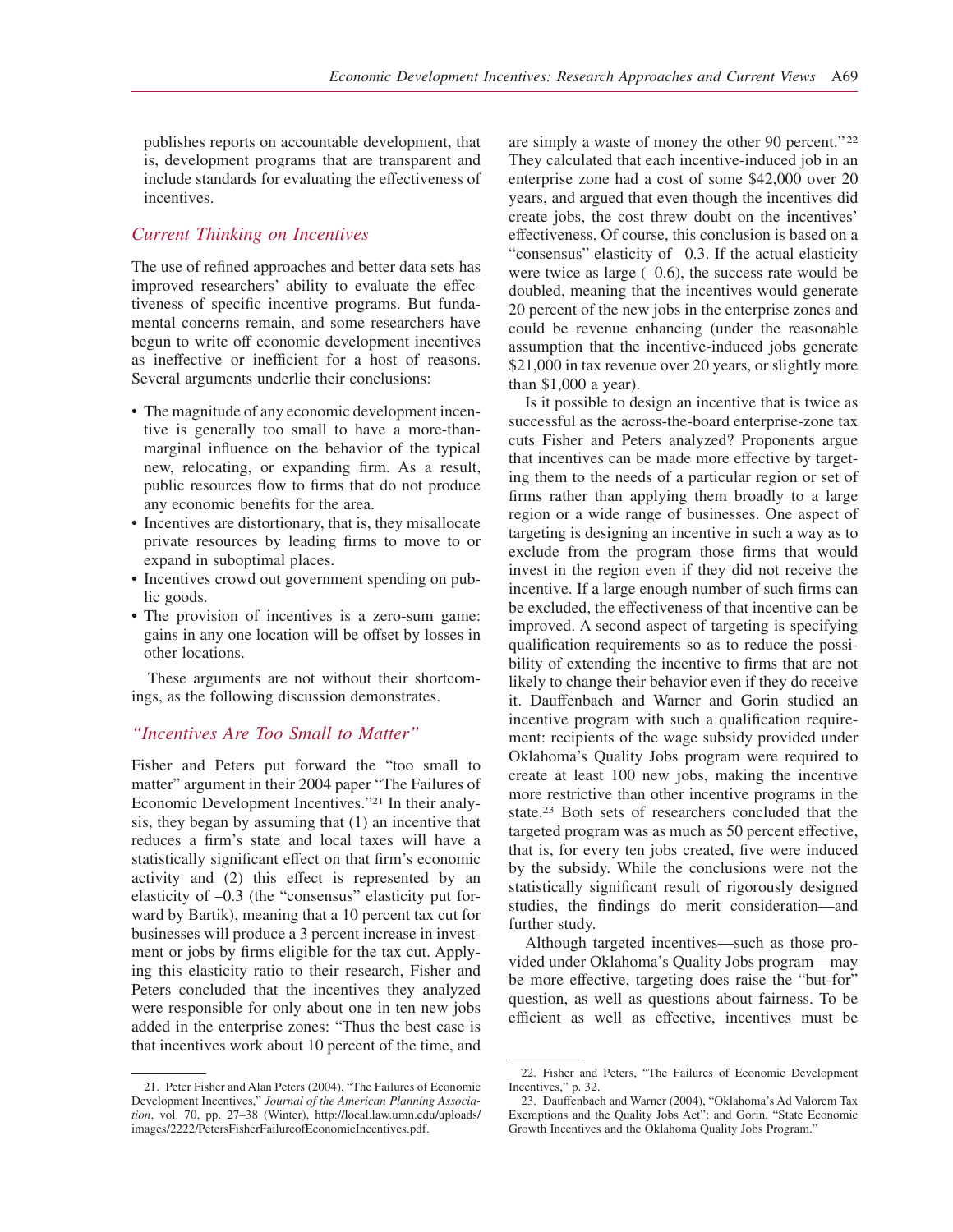# **Overcoming State-Tax-Related Market Distortions by Providing Local Incentives**

#### *Distortions Related to Corporate Income Tax Apportionment Formulas*

Firms that produce and sell goods or services in more than one state generally are liable, in each of those states, for taxes on some portion of their corporate profits. Many states determine the proportion of a firm's profits subject to state taxation on the basis of three equally weighted factors: the percentage of the firm's (1) property located in the state, (2) sales made to residents of the state, and (3) payroll paid to residents of the state. Uniform application of this formula across the states would result in the states, collectively, taxing all of a firm's profit exactly once, and only once. Some states, however, emphasize the sales factor in their formula by making it twice as important as the other two factors, or double-weighting it. And a few states take the so-called single-sales-factor approach, basing the proportion of profits subject to state taxation solely on the percentage of sales in the state. Emphasizing the sales factor may increase a state's attractiveness as a place for corporate expansion, but such an approach results in market distortions compared with situations where the once-standard three-factor approach are employed.

Emphasis on the sales factor magnifies the problem of "nowhere income"—income that ends up not being taxed

because a corporation has so little activity in a state to which a sale is allocated. In such case, a "nexus" does not exist and, therefore, the state does not have the authority to tax the corporation. Some states have enacted a "throwback rule," under which profits from out-of-state sales profits that are not taxed by other states—are re-allocated to the enacting state.

Such tax code differences among states play into decisions by businesses planning new facilities and operations. Suppose, for example, that a firm planning to build two identical facilities tries to decide whether to locate both facilities in state A, both in state B, or one facility in each state. Assume that the firm knows that it will sell 5 percent of its output in each state and 90 percent in the rest of the country, and that both states tax corporate income at 6 percent of profits. State A will double-weight sales, while state B weights sales at 100 percent. State B does not have a throwback rule. Table 1 shows the firm's potential tax liability under several scenarios, assuming annual profits of \$100 million.

Locating both facilities in state B would save either \$5.7 million or \$2.85 million more than locating both in state A, depending upon whether state A has a throwback rule. Locating one facility in each state would result in a tax liability either 20 or 5.5 times higher in state A than in state B. Thus, the firm might locate in state B—regardless of the

1. State tax liability for a hypothetical firm, under different scenarios Dollars except as noted

| Scenario                                                                                       |                        | Firm's tax liability           |                                                                                                          |  |
|------------------------------------------------------------------------------------------------|------------------------|--------------------------------|----------------------------------------------------------------------------------------------------------|--|
|                                                                                                | To state A             | To state B                     | Comment                                                                                                  |  |
| Both facilities in state A<br>With throwback rule<br>Without throwback rule                    | 6,000,000<br>3.150,000 | $\mathbf{0}$<br>$\overline{0}$ | All profits revert to state A<br>52.5% of profits are assigned to state; the remainder are<br>unassigned |  |
| Both facilities in state $B$                                                                   | $\Omega$               | 300,000                        | 5% of profits are assigned to state B; the remainder are<br>unassigned                                   |  |
| One facility in each state<br>State A with throwback rule<br>Neither state with throwback rule | 3,000,000<br>825,000   | 150,000<br>150,000             | 50% of profits revert back to state A<br>State A accepts 27.5% of its profit; state B, 5%                |  |

carefully targeted to exclude firms whose behavior will not be affected by the presence of the incentive. Can governments differentiate firms whose decisions about growth are likely to be affected by incentives (that is, businesses that would not locate or expand in a region "but for" the incentive) from firms whose decisions do not depend on inducements? And would governments be willing to run the political risk of offering incentives to some firms but not others (or to offer different incentives to different firms)? Or would the practice of targeting incentives be viewed as inequitable? Gorin looked at both matters in connection with the Oklahoma Quality Jobs program. In a survey of participating firms, he found that the incentive was nearly twice as important in securing the location or expansion of firms planning to add at least 100 new jobs as it was in securing the location or expansion of firms expecting to add fewer than 100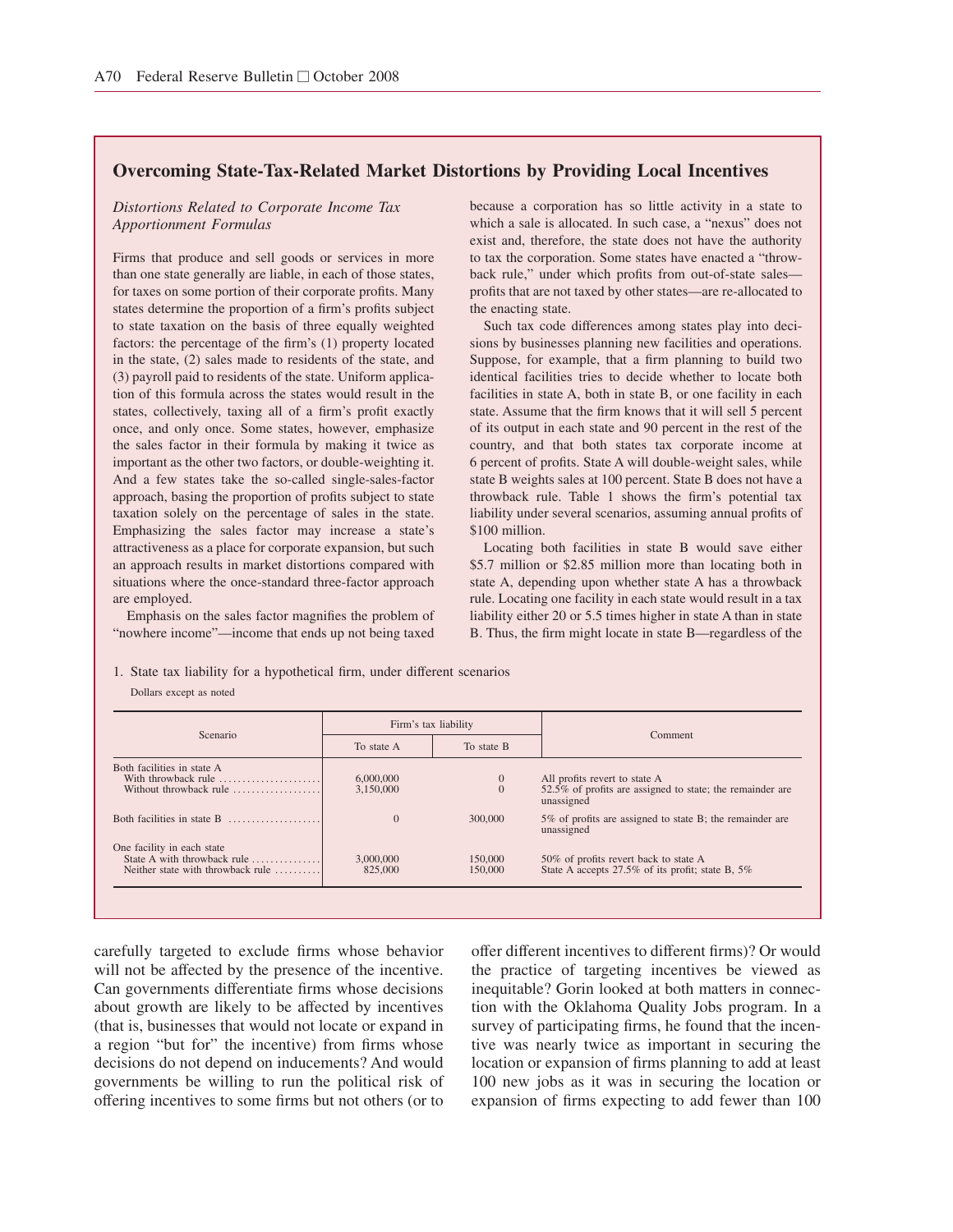difference in its operating costs in that state relative to its costs in state A—resulting in an inefficient allocation of resources.

State A could, to make itself a more attractive location, adopt the same apportionment formula and rules as state B, a strategy that could allow the firm to allocate its resources more efficiently; however, such a change could radically affect many additional firms in state A. Alternatively, state A might choose to use targeted incentives to overcome the distortions resulting from these differences in state tax code structures.<sup>1</sup>

## *Distortions Resulting from Application of the Freeport Exemption*

The tax codes of most states include a "freeport exemption," which exempts from inventory tax or property tax all property that is in the state for the purpose of being assembled into other products (raw materials, for example) or for distribution (such as finished goods), provided that the property comes into the state and leaves the state within a short period (typically three or nine months). In practical terms, the exemption means that inventory in warehouses located in a state also serving as the "point of sale" generally is subject to property taxes. Thus, the freeport exemption can distort firms' decisionmaking by creating a preference to locate a warehouse or distribution center some distance from the intended market, specifically, in a location across a state border. The results of such a distortion can be seen in the proliferation of warehouses and distribution centers in Oklahoma, just north of the Oklahoma−Texas border, to serve markets around Dallas.

#### 2. Property tax liability for a hypothetical firm, under different scenarios

Dollars except where noted

| Inventory on hand                  | Inventory<br>not eligible<br>for freeport<br>exemption<br>(percent) | Effective<br>property<br>tax rate<br>(percent) | Property tax<br>liability |
|------------------------------------|---------------------------------------------------------------------|------------------------------------------------|---------------------------|
| Oklahoma location<br>$100,000,000$ | 10                                                                  | 1.10                                           | 110,000                   |
| Texas location<br>$100,000,000$    | 90                                                                  | 2.85                                           | 2,565,000                 |

Suppose that a firm planning to build a warehouse to serve the Dallas area market is trying to decide whether to locate in Oklahoma or Texas. It will import its entire product from outside both states and will sell 10 percent of the product in Oklahoma and 90 percent in Texas. The effective property tax rate is 1.1 percent in Oklahoma and 2.85 percent in Texas.<sup>2</sup> Property tax liability on inventory is calculated as:

Inventory on hand  $\times$  Share of inventory not eligible for freeport exemption  $\times$  Effective property tax rate.

Table 2 shows that, with an average inventory valued at \$100 million, the firm would save almost \$2.5 million annually in taxes by locating in Oklahoma—possibly more than it could save in shipping costs by locating the warehouse in the Dallas area, close to its major market.<sup>3</sup> Should a community in the Dallas area offer the firm an incentive perhaps a partial property tax abatement—to locate closer to Dallas, the incentive could well overcome the misallocation of resources resulting from application of the freeport exemption.

jobs.24 This finding suggests that by specifying a readily identifiable criterion—number of new jobs to be added—the state was able to effectively limit participation in the incentive program. In other words, the survey data suggest that the state should be able to target the incentive. The question of political will was a different matter. Gorin noted that political considerations prompted the issuance of numerous regulatory

proposals that would have weakened the targeting by reducing the threshold for program participation from 100 new jobs to a much lower number.

# *"Incentives Result in Misallocation of Private Resources"*

Economic development incentives are intended to induce capital investment in a jurisdiction in which such investment might not otherwise take place. Opponents of incentives argue that such inducements

<sup>1.</sup> Michael Mazerov notes that at least eleven states estimated revenue loss attributable to adopting a sales-only formula. This loss of corporate income tax revenue was estimated to be above \$100 million in California, Massachusetts, and New York. See Michael Mazerov (2005), "The 'Single Sales Factor' Formula for State Corporate Taxes: A Boon to Economic Development or a Costly Giveaway?," Center on Budget and Policy Priorities report, rev. September 1, www.cbpp.org/3-27-01sfp.htm. Smaller businesses that do not benefit from the change to a sales-only formula (because all of their sales are in-state) might even fare worse if their taxes are raised to compensate for the state tax revenue lost because of the change.

<sup>2.</sup> The Oklahoma rate in this example is the average for Ardmore and Marietta, the two largest Oklahoma communities on Interstate 35, just north of the Oklahoma–Texas border (data from the Oklahoma Department of Commerce community profiles). The Texas rate is the average of five communities: Denton and Gainesville (two cities on Interstate 35 just south of the Oklahoma–Texas border); Dallas; and two Dallas suburbs, Plano and Carrolton (data from community websites).

<sup>3.</sup> The estimated annual property tax in Texas would be \$100,000,000  $\times$  $90\% \times 2.85\%,$  or \$2,565,000, compared with \$100,000,000  $\times$  10%  $\times$  1.1%, or \$110,000 in Oklahoma.

<sup>24.</sup> Gorin, "State Economic Growth Incentives and the Oklahoma Quality Jobs Program."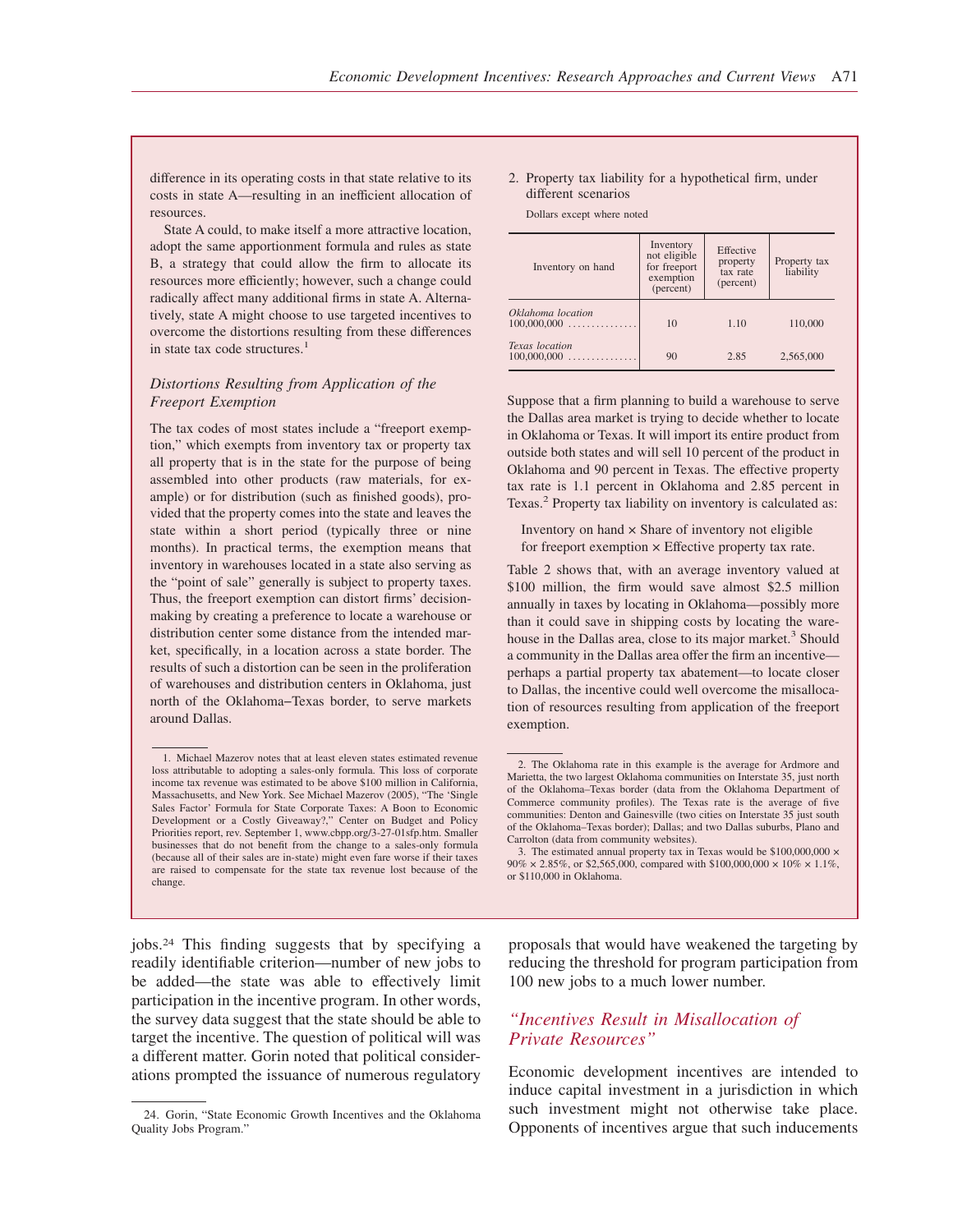result in the misallocation of private resources because incentives cause capital to locate in a suboptimal location, one in which the market would not naturally place the investment. Opponents further argue that this incentive-induced distortion has a negative effect on other firms in the same jurisdiction (such as higher costs for purchased inputs, as discussed by Alwang, Peterson, and Mills <sup>25</sup> ).

However, not all incentives distort the allocation of private resources. In fact, they can be used to offset distortions resulting from differences in tax bases across jurisdictions. Some jurisdictions may rely primarily on personal income as a basis for taxation, for example, while others may rely on personal property or retail sales. Two examples (see the box "Overcoming State-Tax-Related Market Distortions by Providing Local Incentives") illustrate how variations in regional tax structures can result in the misallocation of resources and how such distortions might be overcome through carefully designed incentives. These examples, representing actual situations faced by firms and jurisdictions (though the numbers used are hypothetical), suggest that more research is needed to determine the extent to which incentives actually distort the allocation of private resources.

# *"Incentives Given to Private Entities Crowd Out Public Spending"*

Some critics argue that spending on incentives crowds out spending on public goods and services, such as education and transportation. Burstein and Rolnick, for example, write that "[w]hen competition takes the form of preferential treatment for specific businesses, it misallocates private resources and causes state and local governments to provide too few public goods."<sup>26</sup> Fisher and Peters have echoed this sentiment, and proposed that economic development incentives be discontinued in favor of spending on infrastructure and education.27 However, quantifying the effects of spending on infrastructure and education may be just as difficult as quantifying the effects of spending on development incentives. And the presence of externalities associated with firm location (such as lower social safety net costs and higher property values resulting from a more robust economy) can make spending on incentives as appropriate for a government as spending on traditional public goods.

Bartik recommends that governments focus on productivity-enhancing incentives—such as job training and helping resident entrepreneurs prepare business plans—so that benefits might last longer.28 Economic development initiatives can also be used to accomplish public objectives, and even save on costs, without explicitly spending public dollars. Maine's Progressive Alliance for Careers and Training program, for instance—a well-regarded effort targeted at building up small manufacturing, health care, and information technology industries in economically depressed areas of the state—tied financial assistance for participating firms to their hiring of newly trained and dislocated workers. Other incentives that have a public purpose include the zoning incentives offered by some jurisdictions in the Washington, D.C. metropolitan area. These incentives give developers the right to build extra units of residential housing on fixed parcels of land if the developer sets aside a certain percentage of the units for affordable housing. Contrary to the criticism that incentives necessarily crowd out the spending of limited public resources for public purposes, these examples show that incentives can induce the private sector to allocate resources for a public purpose.

### *"Incentives Are a Zero-Sum Proposition"*

Critics of incentives often invoke the "zero-sum" argument, asserting that one locality's gain in jobs or other benefits is another locality's loss. Supporters counter that even if incentives simply move jobs from one place to another and spur no additional economic activity, they can still be beneficial overall. How is it possible that the same business investment can raise overall social welfare more in one place than another? Such a situation can arise if one community values the jobs and investment more than another.

Communities' respective valuations of an opportunity for a new or expanded business can differ for a variety of reasons: economic objectives (such as higher employment rates and improved workforce skills), community goals (such as growth), and views regarding externalities (for example, town A might be more inclined to have a prison or casino than town B, and city B might be more willing to accept additional noise or other adverse side effects than city A). One measure of this differing valuation or

<sup>25.</sup> Alwang, Peterson, and Mills, "Assessing the Impacts of Incentives to Attract New Businesses."

<sup>26.</sup> Melvin L. Burstein and Arthur J. Rolnick (1996), "Congress Should End the Economic War for Sports and Other Businesses" Federal Reserve Bank of Minneapolis, *fedgazette* (January), www.minneapolisfed.org/pubs/fedgaz/96-01/opinion.cfm.

<sup>27.</sup> Fisher and Peters, "Tax and Spending Incentives and Enterprise Zones."

<sup>28.</sup> Bartik, "Who Benefits from State and Local Economic Development Policies?"